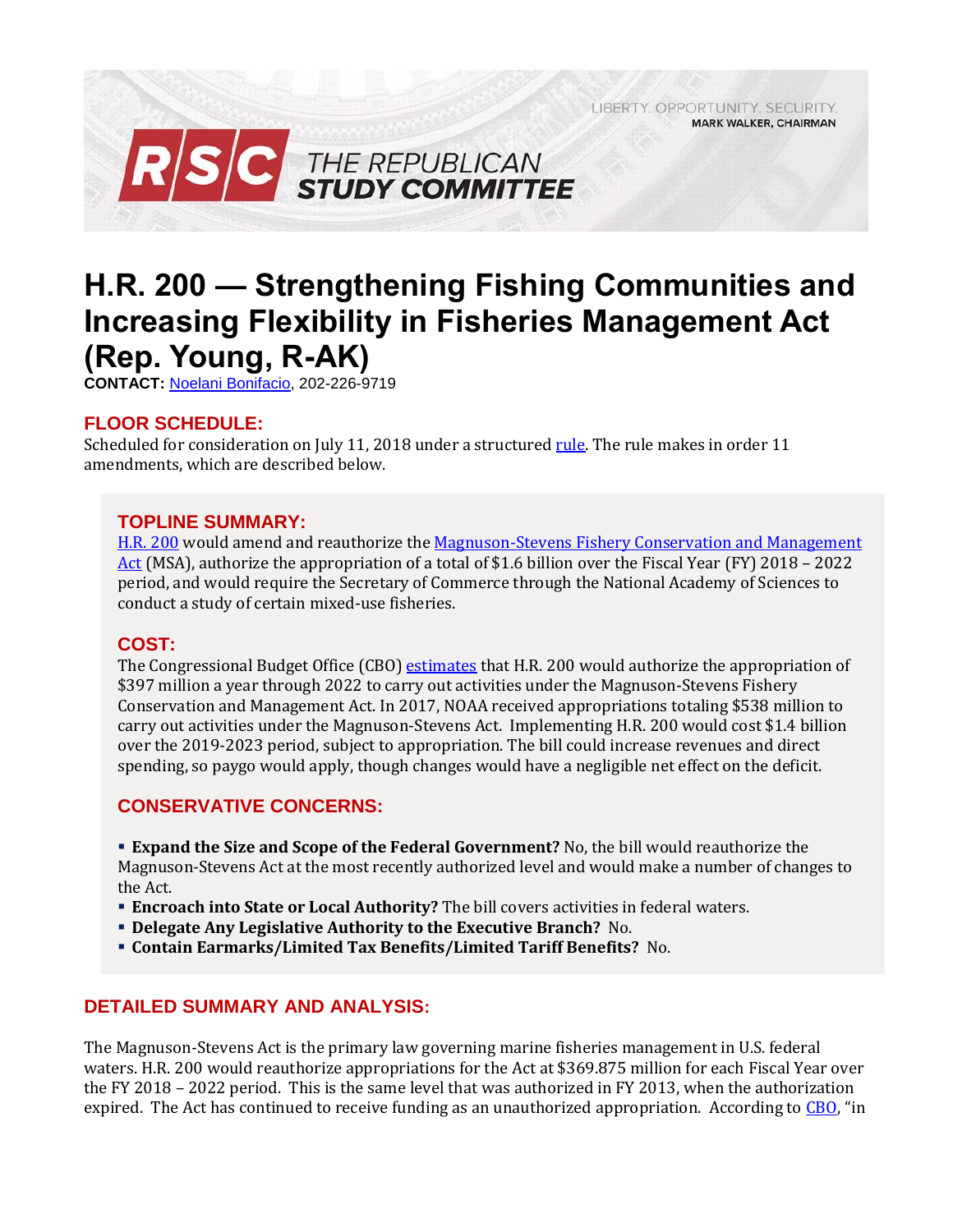2017, NOAA received appropriations totaling \$538 million to carry out activities under the Magnuson-Stevens Act."

**Changes to Definitions:** The bill would replace the term 'overfished' with 'depleted', and define depleted, with respect to a stock of fish, to mean the stock has a biomass that has declined below the capacity of the stock to produce maximum sustainable yield on a continuing basis. The bill would define subsistence fishing as fishing in which the fish are intended for customary and traditional uses.

**Process for Allocation Review for South Atlantic and Gulf of Mexico Mixed-Use Fisheries:** The bill would require the Secretary of Commerce to enter into an arrangement with the National Academy of Sciences to conduct a study of the South Atlantic and Gulf of Mexico mixed-use fisheries, and submit a report to Congress. The bill would also require the South Atlantic and Gulf of Mexico fishery management councils to perform periodic reviews of the allocations to the commercial and recreational fishing sectors of all applicable fisheries in its jurisdiction.

**Alternative Fishery Management Measures:** The bill would provide each regional fishery management council with the authority to use alternative fishery management measures in a recreational fishery.

**Modifications to Annual Catch Limit Requirement:** The bill would permit regional fishery management councils to consider changes in an ecosystem and the economic needs of the fishing communities. The council would not be required to develop an annual catch limit for an ecosystem component species, a fishery for a species that has a life cycle of approximately 1 year, or a stock for which more than half of a single-year class will complete their life cycle in less than 18 months. Each annual catch limit would be allowed to take into account management measures under international agreements in which the United States participates. If a council develops an annual catch limit, the council would be required to take into account fishing for the species outside the exclusive economic zone and the life-history characteristics for the species that are not in the council's jurisdiction. If there is no informal transboundary agreement, the council would not be required to establish an annual catch limit for fishery management activities by another country outside the exclusive economic zone that may hinder conservation efforts by United States fishermen. A council would be allowed to establish an annual catch limit for a stock complex, or annual catch limits for each year in any continuous period that is not more than three years in duration.

**Limitation on Future Catch Share Programs:** The bill would prohibit the New England, Mid-Atlantic, South Atlantic, and Gulf of Mexico Councils from submitting a fishery management plan or amendment that creates a catch share program for a fishery unless the final program has been approved, in a referendum by a majority of the permit holders eligible to participate in the fishery. For multispecies permits in the Gulf of Mexico, any permit holder with landings from within the sector of the fishery being considered for the catch share program within the five-year period preceding the date of the referendum and still active in fishing in the fishery would be eligible to participate in such a referendum. At the request of the New England Fishery Management Council, the secretary may allow fishing vessel crewmembers who derive a significant portion of their livelihood from fishing to participate in the referendum.

If a catch share program is not approved by the requisite number of permit holders, it may be revised and submitted for approval in a subsequent referendum. Prior to any such referendum vote, the Secretary of Commerce would be required to provide all eligible permit holders with a copy of the proposed program, an estimate of the costs of the program (including the costs to participants), and an estimate of the amount of fish or percentage of the quota each permit holder would be allocated.

**Study of Limited Access Privilege Programs for Mixed-Use Fisheries:** The bill would require the Secretary of Commerce to enter into an arrangement with the Ocean Studies Board of the National Academies of Sciences, Engineering and Medicine to study the use of limited access privilege programs in mixed-use fisheries. The bill would establish a temporary moratorium on the submission of a limited access privilege program for a mixed-use fishery until policies to address inequities of limited access privilege programs have

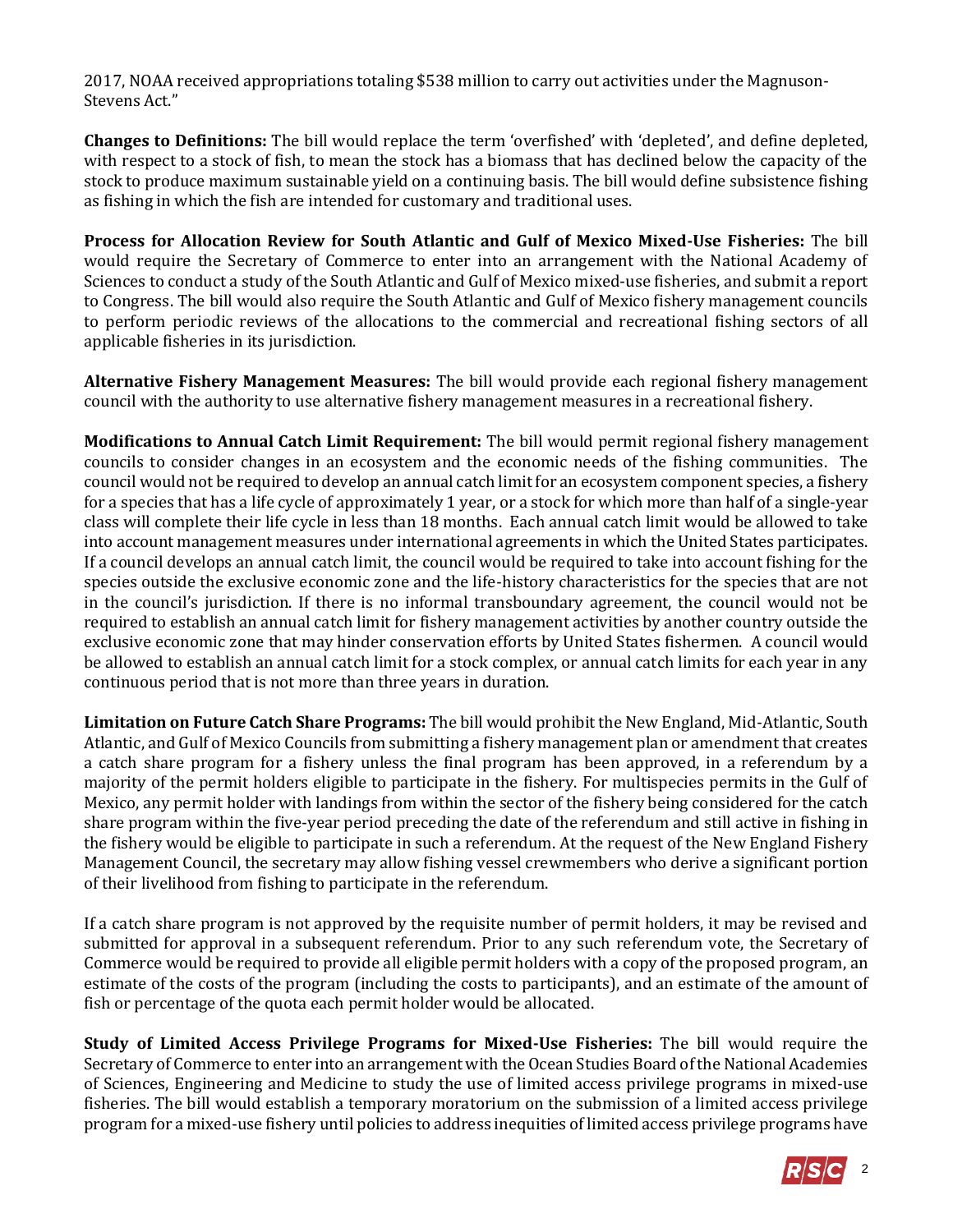been submitted. The secretary may, however, approve a limited access privilege program for a mixed-use fishery that is managed under a limited access system if the program was part of a pending fishery management plan or plan amendment before enactment.

**Cooperative Data Collection:** The bill would require the secretary to develop a report to Congress on facilitating greater incorporation of data, analysis, stock assessments, and surveys from State agencies and certain nongovernmental sources. The secretary would be required to take into account, and implement, when feasible, the National Academy of Science's Recommendations in the "Review of the Marine" [Recreational Information Program \(2017\)](http://dels.nas.edu/Report/Review-Marine-Recreational-Information/24640)" report.

**Recreational Fishing Data:** The bill would require the Secretary of Commerce to establish partnerships with states to develop best practices for implementing state recreational fisheries programs and to develop guidance that detail best practices for administering state programs.

**Healthy Fisheries Through Better Science:** The bill would require the secretary to develop and publish a plan to conduct stock assessments for all stocks of fish for which a fishery management plan is in effect. The secretary may determine a stock assessment is not necessary, but must justify this determination in the required federal register notice.

**Transparency and Public Process:** The bill would require the Scientific and Statistical Committees (SSCs) to develop scientific advice provided to the councils in a transparent manner and to allow for public involvement in the process. Any fishery management plan prepared by any council or by the Secretary of Commerce would be mandated to include a fishery impact statement that assesses, specifies and analyzes the likely effects and impact of the proposed action on the quality of the human environment.

**Flexibility in Rebuilding Fish Stocks:** The bill would change the fish stock requirements by basing fish stock rebuilding timeframes on the biology of the stock of fish, other environmental conditions, or management measures. The section would repeal language requiring a 10-year time frame for rebuilding overfished and depleted fisheries, and would set conditions stipulating that the rebuilding timeframe be the time it would take for the fishery to rebuild without any fishing occurring plus one mean generation time. The section would also allow Regional Fishery Management Councils to terminate the application of certain specified requirements, if the council's scientific and statistical committee determines and the secretary concurs that the original determination that the fishery was depleted was erroneous. The bill would allow a fishery management plan, plan amendment, or proposed regulations to use alternative rebuilding strategies, including harvest control rules and fishing mortality-rate targets.

**Exempted Fishing Permits:** The bill would require the secretary to direct a joint peer-review of the exempted fishing permit application and certify the council or federal agency with jurisdiction over the fishery has determined: (1) fishing would not negative impact management measures; (2) the social and economic impacts in dollar amounts and loss of fishing opportunities would be minimal; (3) the collected information would have a positive and direct impact on the conservation, assessment or management of the fishery; and, (4) the governors of affected states that are impacted by the exempted fishing permit have been consulted.

**Cooperative Research and Management Program:** The bill would direct the Secretary of Commerce to publish a plan for implementing and conducting the cooperative research and management program in order to identify and describe critical regional fishery management and research needs, possible projects that may address those needs, and estimated costs for such projects.

**Gulf of Mexico Fisheries Cooperative Research and Red Snapper Management:** The bill would require the secretary, when establishing the acceptably biological catch and total allowable catch for red snapper in the Gulf of Mexico, to include certified Gulf State recreational fisheries surveys and data related to red snapper that has been collected by the Gulf States Marines Fisheries Commissions, nongovernmental

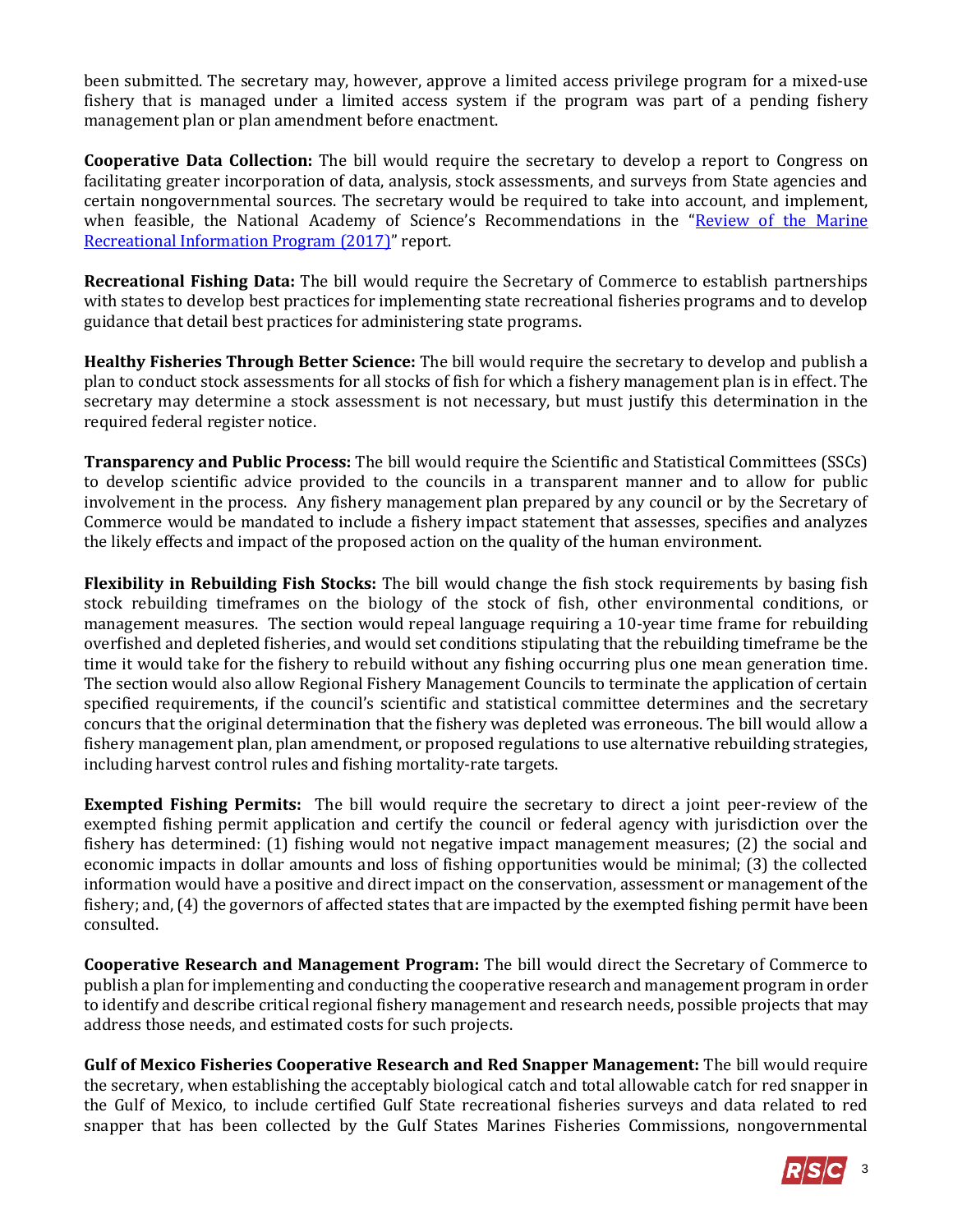organizations, and other nongovernmental sources. The bill would establish a certification process for Gulf states that conduct recreational fisheries surveys for red snapper caught in the state. The secretary would also be mandated to develop a schedule of stock surveys and stock assessments for the Gulf of Mexico Region and the South Atlantic Region for the five-year period.

**Estimation of Cost Recovery from Fishery Resource Disaster:** The bill would require the secretary to publish the estimated cost of recovery from as fishery resources disaster within 30 days.

**Deadline for Determination Regarding Fishery Resource Disaster:** Under current law [\(16 U.S.C. 1861a\)](http://uscode.house.gov/view.xhtml?req=(title:16%20section:1861a%20edition:prelim)%20OR%20(granuleid:USC-prelim-title16-section1861a)&f=treesort&edition=prelim&num=0&jumpTo=true) a governor may request the secretary determine whether there is a fishery resource disaster. The bill would require the secretary to make a decision on the request within 90 days of receiving the estimated economic impact.

**Limitation on Harvest in North Pacific Directed Pollock Fishery:** The bill would prohibit any entity or individual from harvesting a percentage of Pollock in a directed Pollock fishery that is greater than the limit established by the North Pacific Fishery Management Council. The percentage established by the North Pacific Fishery Management Council may not exceed 24 percent.

**Arctic Community Development Quota:** The bill would mandate that if the North Pacific Fishery Management Council issues a fishery management plan for the exclusive economic zone in the Arctic Ocean, or an amendment to the Fishery Management Plan for Fish Resources of the Arctic Management Area that makes available to commercial fishing, and establishes a sustainable harvest level, for any part of such zone, the council shall set aside not less than 10 percent of the total allowable catch therein as a community development quota for coastal villages located north and east of the Bering Strait.

**Reallocation of Certain Unused Harvest Allocation:** According to the committee report, the Aleut Corporation has been unable to harvest its pollock allocation as a result of regulatory hurdles. The bill would require the Aleut Corporation to retain control of the allocation, whether or not they are able to harvest it. The bill would also require the North Pacific Fishery Management Council to modify all applicable regulations and management plans to allow the Aleut Corporation to harvest its pollock allocation in the Bering Sea subarea as soon as practicable.

**Prohibition on Shark Feeding Off Coast of Florida:** The bill would prohibit divers from feeding sharks off the coast of Florida and prohibit any person to operate a vessel for hire if the person knew or should have known that the customer intended to feed sharks or watch a shark feeding off the coast of Florida. The bill would allow for shark feeding for research purposes by certain entities or for the purpose of harvesting sharks.

**Restoration of Historically Freshwater Environment:** The bill would remove certain areas that were previously covered by land or a fresh water environment from the definition of 'essential fish habitat'.

The report accompanying H.R. 200 (H. Rept. 115-758) can be foun[d here.](https://www.gpo.gov/fdsys/pkg/CRPT-115hrpt758/pdf/CRPT-115hrpt758.pdf)

H.R. 200 contains similar language to H.R. 1335, which passed the House in the 114th Congress by a vote of [225-152](http://clerk.house.gov/evs/2015/roll267.xml) on June 1, 2015. The RSC's legislative bulletin for H.R. 3839 can be found [here.](https://rsc-walker.house.gov/sites/republicanstudycommittee.house.gov/files/2015LB/Legislative_Bulletin_--_HR_1335_--_June_1_2015.pdf)

## **AMENDMNETS MADE IN ORDER:**

1. Young  $(R-AK)$  – The manager's amendment would strike the provision that would enable the secretary, at the request of the New England Fishery Management Council, to allow fishing vessel crewmembers who derive a significant portion of their livelihood from fishing to participate in the referendum required by section 205.

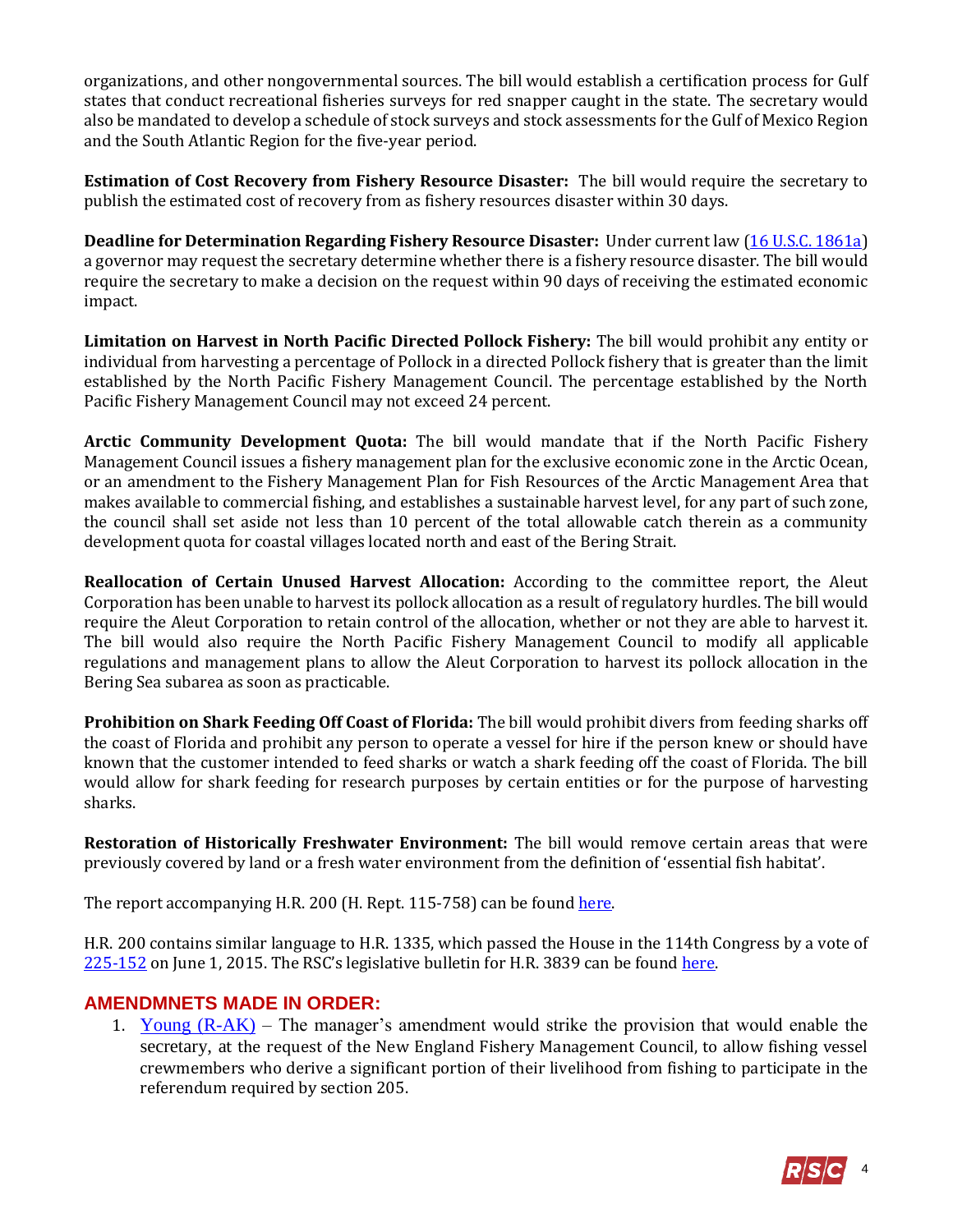The amendment would require the Secretary of Commerce to publish the report on facilitating greater incorporation of data under section 207 on NOAA's website within a year.

The amendment would remove section 304, on exempted fishing permits, and replace it with a provision that would require the National Marine Fisheries Service to respond to a relevant council, the Interstate Marine Fisheries Commission, or the fish and wild life agency of an affected state, if the entity objects to the approval of an exempted fishing permit.

The amendment would require the council that prepared the fishery management plan, or the secretary, as relevant, to review the exempted fishing permit and determine whether any unintended negative impacts have occurred that would warrant the discontinuation of the permit, 12 months after the permit is issued.

The amendment would remove the requirement for the secretary, when establishing the acceptably biological catch and total allowable catch for red snapper in the Gulf of Mexico, to include certified Gulf State recreational fisheries surveys and data related to red snapper that has been collected by the Gulf States Marines Fisheries Commissions, nongovernmental organizations, and other nongovernmental sources.

The amendment would remove the requirement that the secretary provide the Gulf states with certification standards for marine recreational fisheries statistical surveys. The amendment would remove the requirement that the secretary begin evaluation upon receipt of all necessary information.

The amendment would strike the section on ensuring consistent management for fisheries throughout their range.

The amendment would amend the section on the reallocation of certain unused harvest allocation. The amendment would require the notice be sent to the Secretary of Commerce, instead of the regional administrator. The amendment would require unused portions to be reallocated to an eligible vessel. The amendment would prohibit the reallocation from being used in the calculation of harvesting or processing excessive shares. Allocation holders would be allowed to establish agreements with owners of eligible vessels. Agreements must specify the amount of reallocation the eligible vessels may receive, and may contain other certain requirements. Should a reallocation be inconsistent with the reallocation authorized by the secretary, it will be considered a violation subject to penalties, sanctions, and forfeiture of harvested fish.

The amendment would allow the western Alaska community development quota program panel to act with the affirmative vote of five members. Current law requires six votes and for there to be no vacancies on the panel.

The amendment would exempt areas that were previously covered by land or a freshwater environment, if the areas are in a state where the average land loss within the last 20 years is over 20 square miles, from the definition of 'essential fish habitat'. It also does not apply to a project taken by a local government with the purpose of restoration or protection of one of those areas.

2. [Courtney](https://amendments-rules.house.gov/amendments/TrawlSurveyAmdt625180917501750.pdf)  $(D-CT)$  – The amendment would require the Secretary of Commerce to develop a regional pilot research trawl survey, within a year, to enhance current NOAA vessel trawl surveys, in coordination with the relevant councils and the Northeast Area Monitoring and Assessment Program. Once the survey and study is completed, a report must be submitted to Congress.

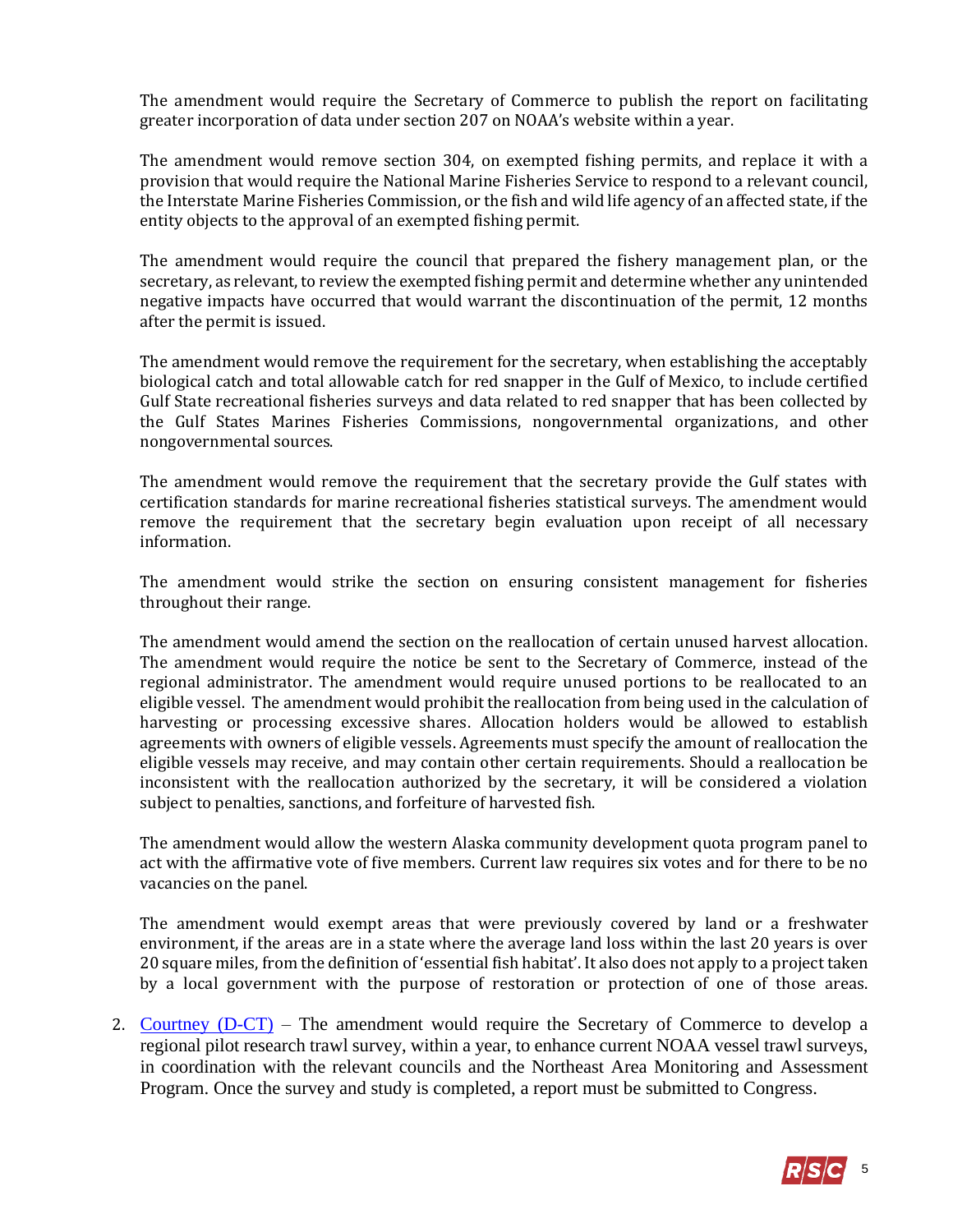- 3. [Langewin \(D-RI\)](https://amendments-rules.house.gov/amendments/LANGEV_103_xml62218170021021.pdf) The amendment would add Rhode Island to the Mid-Atlantic Fishery Management Council.
- 4. Huffman  $(D CA)$  The amendment would strike the provision of the underlying bill that allows the time period to rebuild overfished fisheries to be a short as practicable, instead of as short as possible. The amendment would also require a new plan, amendment, or regulation to have a 75 percent chance of rebuilding an overfished fishery within the time limit proposed by the council.
- 5. [Frankel \(D-FL\)](https://amendments-rules.house.gov/amendments/FRANLO_053_xml62518170057057.pdf) The amendment would waive the requirements to conserve or provide compensatory mitigation for impacts to submerged aquatic vegetation when a non-federal entity conducts maintenance dredging for certain federal navigation projects on an inland waterway, inlet, or harbor, located within the states of North Carolina, South Carolina, Georgia or Florida.
- 6. [Graves \(R-LA\)](https://amendments-rules.house.gov/amendments/GRAVLA_139_xml62518141009109.pdf) The amendment would require the GAO to submit to Congress a report on: (1) the resource rent of limited access privilege programs on the Gulf of Mexico, and the South Atlantic Ocean; (2) how to reclaim resource rent in these areas as revenue; and, (3) the fiduciary conflicts of interest in the fishery management councils of these areas and how to eliminate conflicts.
- 7. [Keating \(D-MA\)](https://amendments-rules.house.gov/amendments/KEATIN_099_xml62518090831831.pdf) The amendment would require the secretary, through NOAA, to submit a plan to Congress within 180 days of enactment to establish fully operational electronic monitoring and reporting procedures for the Northeast Multispecies Fishery by September 30, 2021.
- 8. [Poliquin \(R-ME\)](https://amendments-rules.house.gov/amendments/POLIQU_048_xml%5B2%5D625180916191619.pdf) The amendment would require the Secretary of Commerce, through NOAA, to study and submit a report to Congress on all fees imposes by NOAA on the lobster fishing industry.
- 9. [Zeldin \(R-NY\)](https://amendments-rules.house.gov/amendments/ZELDIN_064_xml625180941214121.pdf) The amendment would waive the prohibition on Atlantic striped bass fishing in the Block Island sound transit zone, between Montauk, NY and Block Island, RI.
- 10. [Keating \(D-MA\)](https://amendments-rules.house.gov/amendments/KEATIN_098_xml62518090539539.pdf) The amendment would require the secretary to use funds collected from fines and penalties imposed for violations of the Northeast Multispecies Fishery Management Plan to be used for monitoring activities, in addition to traditional enforcement activities, as required under current [law.](http://uscode.house.gov/view.xhtml?req=(title:16%20section:1861%20edition:prelim)%20OR%20(granuleid:USC-prelim-title16-section1861)&f=treesort&edition=prelim&num=0&jumpTo=true#substructure-location_f_4)

*Some conservatives may be concerned this amendment would increase the scope of activities that could be conducted by the Executive Branch using funds without appropriation by Congress. Some conservatives may be concerned this amendment could weaken the Article I Power of the Purse. The [RSC Budget](https://rsc-walker.house.gov/sites/republicanstudycommittee.house.gov/files/wysiwyg_uploaded/RSC%20Budget%20FY2019%20-%20Narrative%20-%20FINAL.PDF#page=154) would require explicit Congressional authority for the Executive Branch to spend funds from fees, fines, penalties, and proceeds from settlements.* 

11. [Gaetz \(R-FL\)](https://amendments-rules.house.gov/amendments/HR%20200%20Amndmt62518104401441.pdf.) – The amendment would add H.R. 2560, the Reef Assassin Act, to the underlying bill. H.R. 2560 would require the secretary to issue regulations allowing for a state to issue a tag to an individual that has taken a lionfish in federal waters. The tag would authorize the taking of a red snapper, gag grouper, triggerfish, or amberjack (granted the species is not an endangered or threatened) in federal water, and any other fish that individual is already authorized to take in federal waters. Regulations must require: (1) an individual to submit 100 lionfish for each tag; and, (2) the individual must hold a valid license to engage in such fishing under state law. There is no limit to the amount of tags an individual may be issued. The tags must: (1) be valid for at least five years; (2) authorize only the recreational or commercial taking of a fish that complies with applicable size limits; (3) authorize the taking without regard to season limitations; (4) authorize the transfer of tags to another person; and, (5) require the fish taken outside any seasonal limitation to have the tag fastened before being placed in a cooler. States must designate a repository for lionfish in order to be approved to issue tags. The secretary must provide freezers to participating states at a cost of no